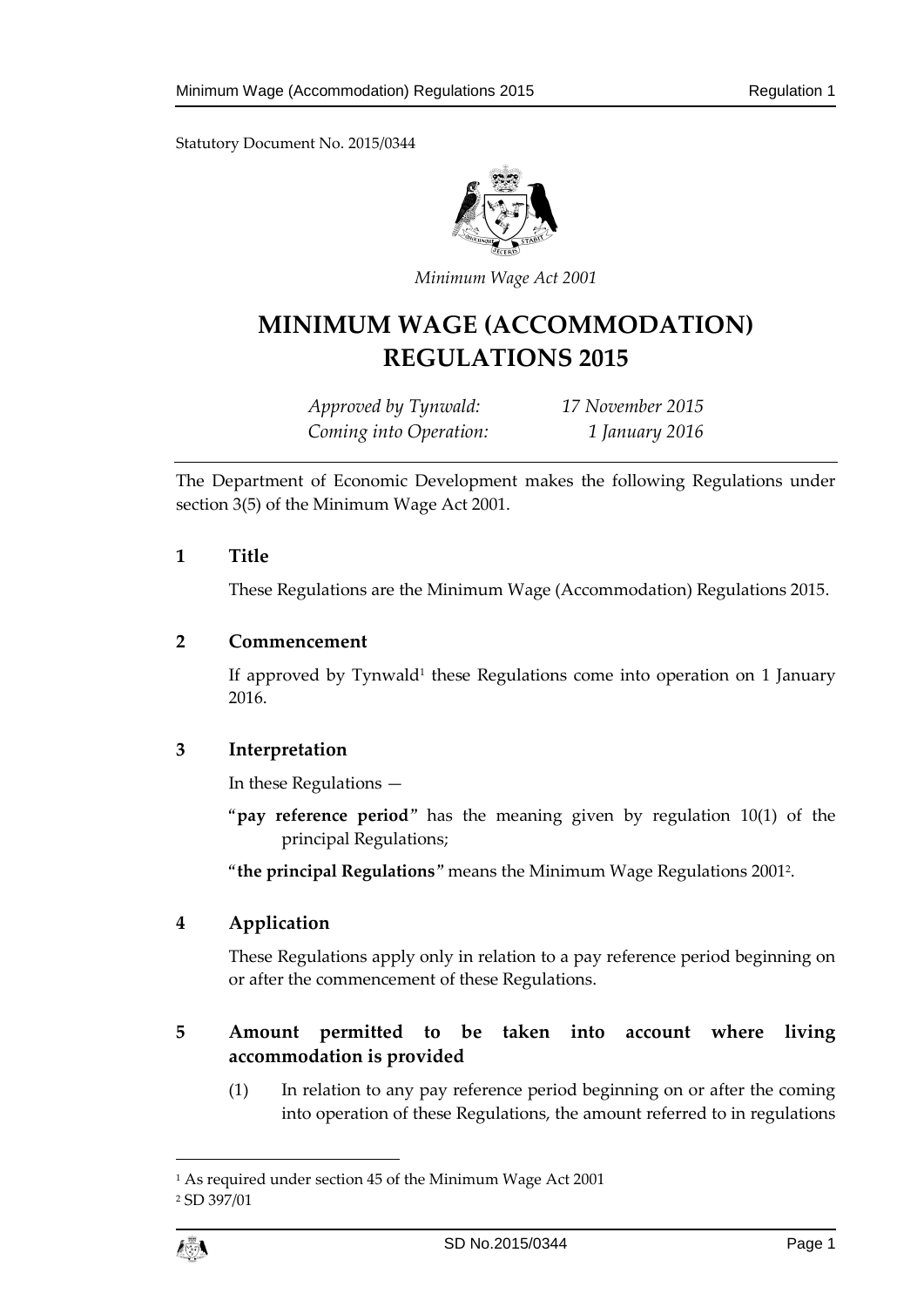30(d) and 31(1)(i) of the principal Regulations is whichever is the lesser  $of -$ 

- (a) the amount resulting from multiplying the hours of work done in the pay reference period (determined in accordance with regulations 20 to 29 of the principal Regulations) by £1.05, and reducing that product by the proportion which the number of days (if any) in the pay reference period for which living accommodation was not provided bears to the total number of days in the pay reference period; and
- (b) the amount resulting from multiplying the number of days in the pay reference period for which living accommodation was provided by £6.00.
- (2) For the purposes of paragraph (1), living accommodation is provided for a day only if it is provided for the whole of a day from midnight to midnight.

## **6 Revocation**

The Minimum Wage (Accommodation) Regulations 2009 are revoked.

## **MADE 21 OCTOBER 2015**

**LAURENCE SKELLY** *Minister for Economic Development*